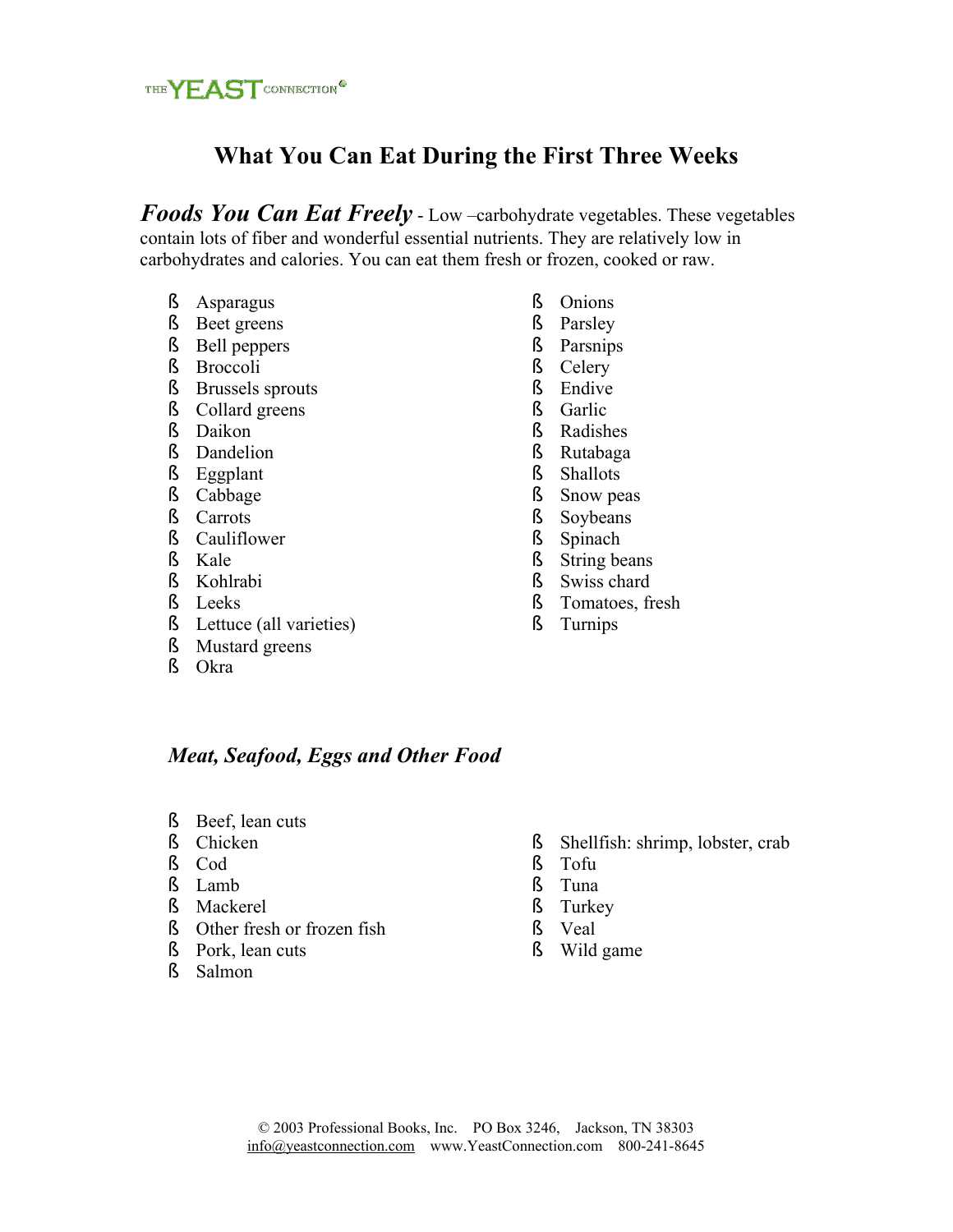

### *Nuts, Seeds and Oils (unprocessed)*

- ß Almonds
- ß Brazil nuts
- ß Cashews
- ß Filberts
- ß Flaxseeds
- ß Pecans
- ß Pumpkin Seeds
- ß Sardines
- ß Butter (in moderation)
- ß Oils, cold-pressed and unrefined: Corn, Olive, Safflower, Soy, Sunflower, Walnut

## **Foods You Can Eat Cautiously**

#### *High-Carbohydrate Vegetables*

- ß Artichoke
- ß Avocado
- ß Fennel
- ß Beets
- ß Boniata (white sweet potato)
- ß Beans, peas and other legumes
- ß Celery root (celeriac)
- ß Breadfruit
- ß Winter, acorn or butternut squash

*Dairy Products - Eat these sparingly since many people have food sensitivities* to dairy products. If your symptoms persist, eliminate them completely.

- ß Cream Cheese
- ß Hard Cheeses
- ß Yogurt

#### *Whole Grains*

- ß Barley
- ß Corn
- ß Kamut
- ß Millet
- ß Oats
- ß Brown Rice
- ß Spelt
- ß Teff
- ß Wheat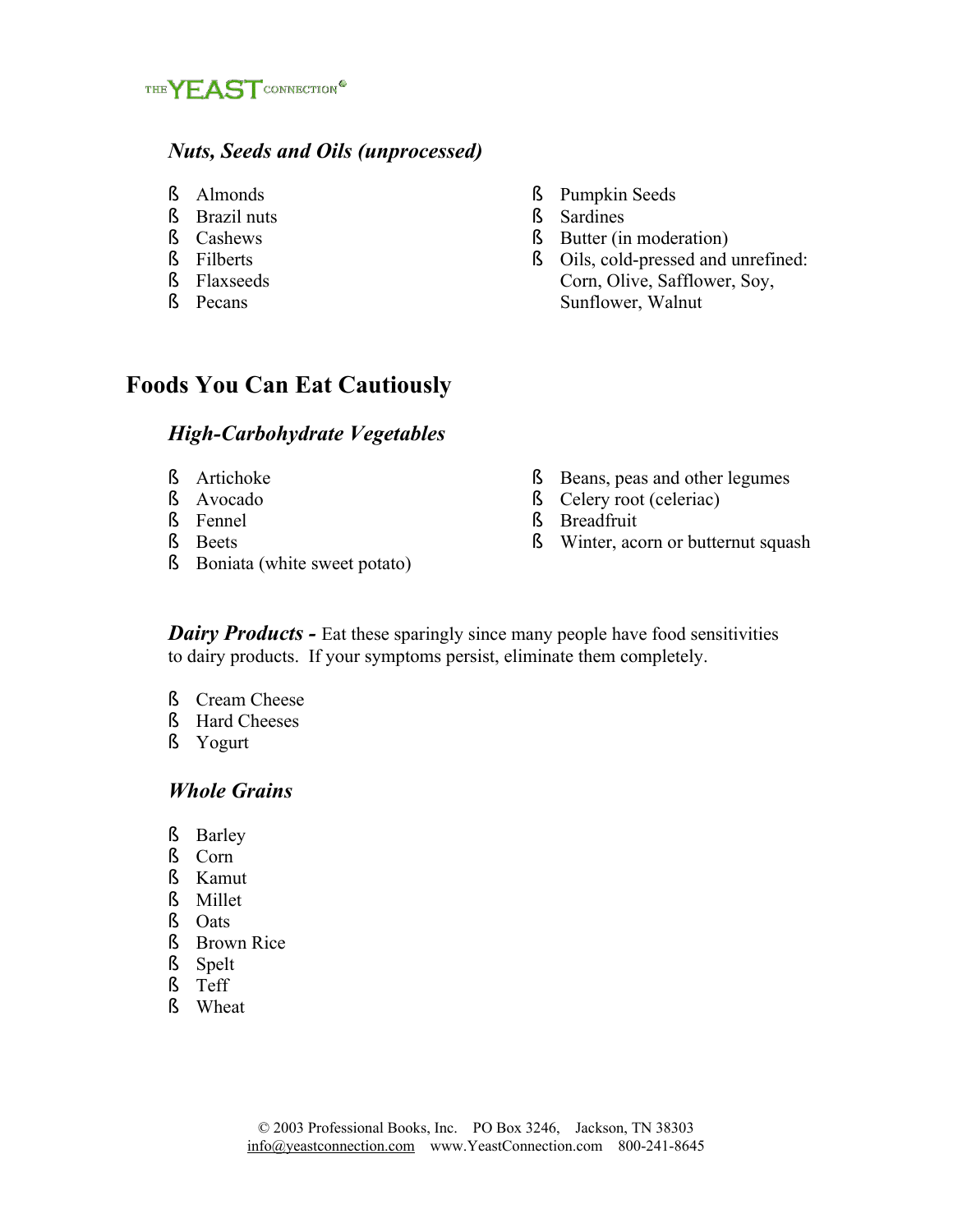

### *Grain Alternatives*

- ß Amaranth
- ß Buckwheat
- ß Quinoa

*Breads, Biscuits and Muffins* – All breads, biscuits and muffins should be made with baking powder or baking soda as a leavening agent.

# **Foods You Must Avoid Completely**

Sugar and foods containing sugar. Avoid sugar and other quick-acting carbohydrates, including sucrose, fructose, maltose, lactose, glycogen, glucose, mannitol, sorbitol, galactose, monosaccharides and polysaccharides. Also avoid honey, molasses, maple sugar, date sugar and turbinado sugar.

Packaged and processed foods. Canned, bottled, boxed and other packaged and processed foods usually contain refined sugar products and other hidden ingredients.

You'll not only need to avoid these sugar-containing foods in the early weeks of your diet, but you'll probably need to avoid them indefinitely.

Avoid yeast-containing foods for the first 10 days of your diet. Here's a list of foods that contain yeasts or molds:

- ß Breads, pastries and other raised-bakery goods.
- ß Cheeses: All cheeses. Moldy cheeses, such as Roquefort, are the worst.
- ß Condiments, sauces and vinegar-containing foods: Mustard, barbecue, chili, shrimp and soy sauces; pickles, pickled vegetables, relishes, green olives, sauerkraut, horseradish, mincemeat and tamari. Vinegar and all kinds of vinegar-containing foods, such as mayonnaise and salad dressing. (Freshly squeezed lemon juice may be used as a substitute for vinegar in salad dressings prepared with unprocessed vegetable oil.)
- ß Malt products: Malted milk drinks, cereals and candy. (Malt is a sprouted grain that is kiln-dried and used in the preparation of man processed foods and beverages.)
- ß Processed and smoked meats: Pickled and smoked meats and fish, including bacon, ham, sausages, hot dogs, corned beef, pastrami and pickled tongue.
- ß Edible fungi: All types of mushrooms, morels and truffles.
- ß Melons: Watermelon, honeydew and, especially, cantaloupe.
- ß Dried and candied fruits: Raisons, apricots, dates, prunes, figs and pineapple.
- ß Leftovers: Molds grow in leftover food unless it's properly refrigerated. Freezing is better.